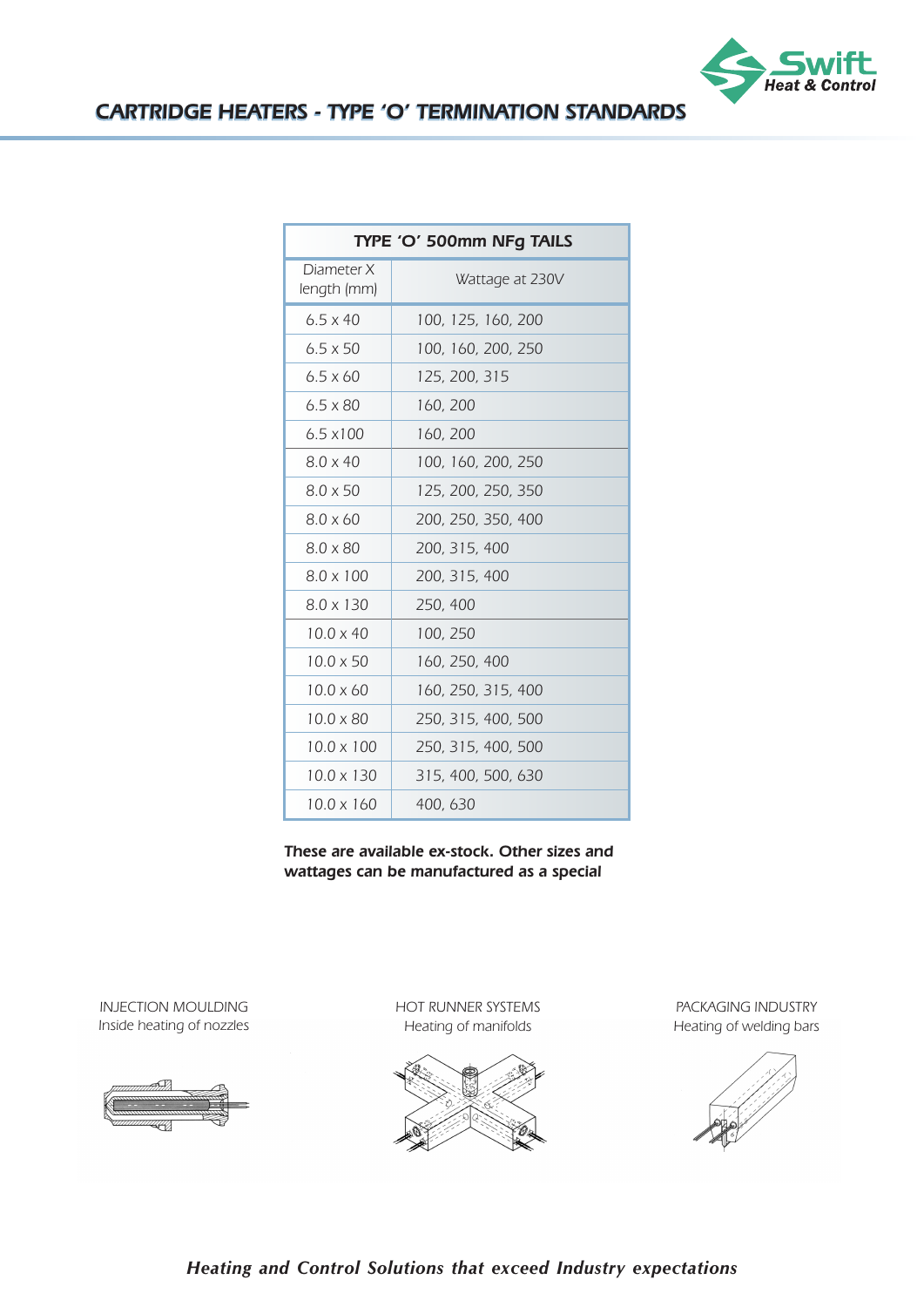

## **CARTRIDGE HEATERS - TYPE 'O' TERMINATION STANDARDS**

| TYPE 'O' 500mm NFg TAILS  |                     |  |  |  |
|---------------------------|---------------------|--|--|--|
| Diameter X<br>length (mm) | Wattage at 230V     |  |  |  |
| $12.5 \times 40$          | 250, 400            |  |  |  |
| $12.5 \times 50$          | 200, 315, 500       |  |  |  |
| 12.5 x 60                 | 200, 315, 400       |  |  |  |
| 12.5 x 80                 | 200, 315, 500       |  |  |  |
| $12.5 \times 100$         | 250, 400, 500, 630  |  |  |  |
| $12.5 \times 130$         | 400, 500, 630, 800  |  |  |  |
| 12.5 x 160                | 500, 630, 800, 1000 |  |  |  |
| 12.5 x 180                | 630                 |  |  |  |
| 12.5 x 200                | 630, 800            |  |  |  |
| $16.0 \times 60$          | 400, 630            |  |  |  |
| $16.0 \times 80$          | 315, 400, 630       |  |  |  |
| $16.0 \times 100$         | 500, 800            |  |  |  |
| $16.0 \times 130$         | 500, 800            |  |  |  |
| $16.0 \times 160$         | 630, 800, 1000      |  |  |  |
| $16.0 \times 180$         | 850                 |  |  |  |
| $16.0 \times 200$         | 800, 1000           |  |  |  |
| $16.0 \times 250$         | 1000, 1250          |  |  |  |
| $16.0 \times 300$         | 1250, 1800          |  |  |  |

**These are available ex-stock. Other sizes and wattages can be manufactured as a special**

EXTRUSION Heating of die head



TEXTILE INDUSTRY Heating of cutting knives



PAPER INDUSTRY Heating of stamping rolls



*Heating and Control Solutions that exceed Industry expectations*